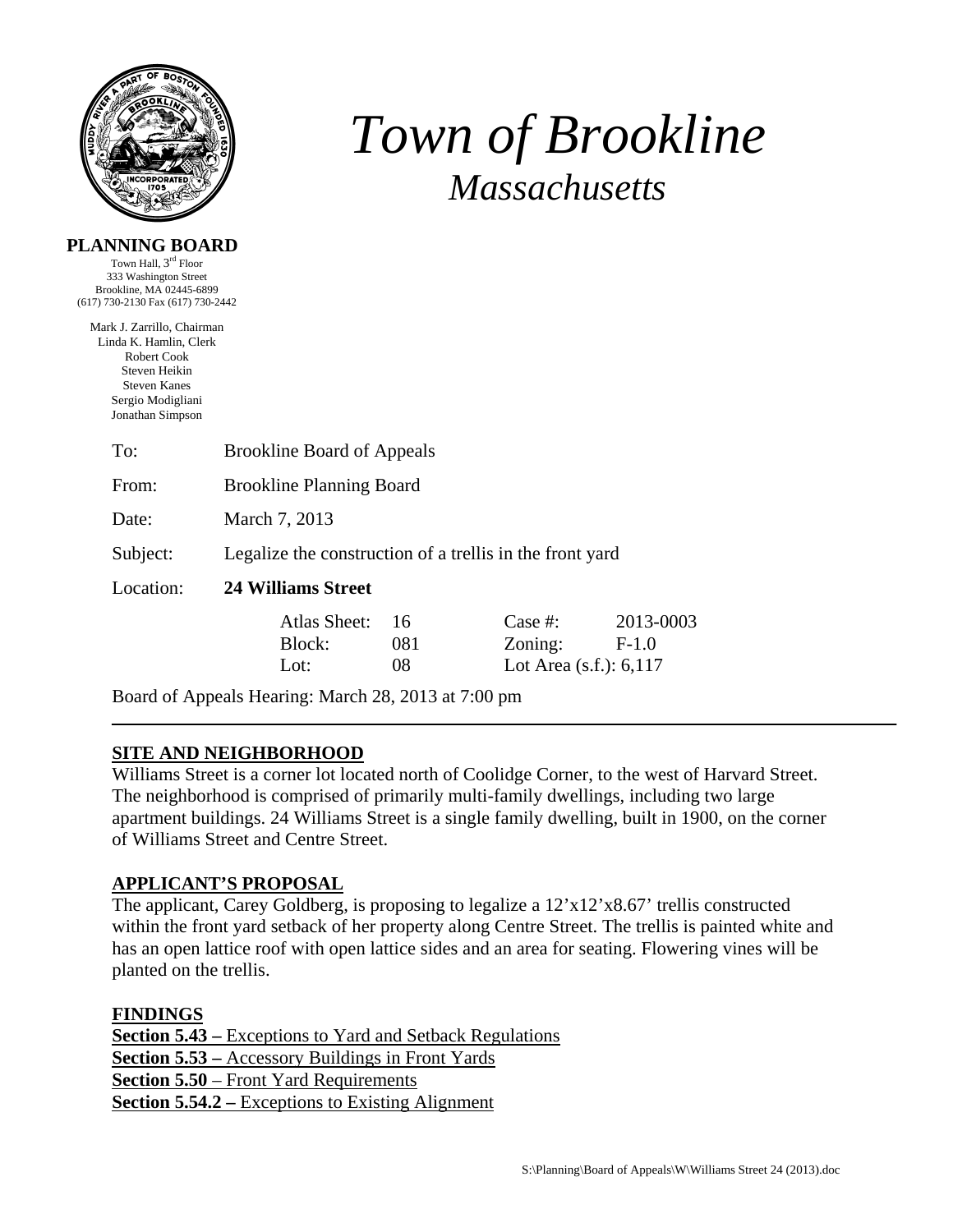| <b>Dimensional Requirements</b> | <b>Required</b> | <b>Existing</b> | <b>Proposed</b> | <b>Relief</b>   |
|---------------------------------|-----------------|-----------------|-----------------|-----------------|
| <b>Front Yard Setback</b>       | 15'             | 26.75'          | 6.17'           | Special Permit* |
| (Centre Street)                 |                 |                 |                 |                 |
| <b>Front Yard Setback</b>       | 15'             | 19.5'           | 19.5'           | Complies        |
| (Williams Street)               |                 |                 |                 |                 |

\* Under *Section 5.43*, the Board of Appeals may waive yard and setback requirements if a counterbalancing amenity is provided.

#### **Section 8.02.2 –** Alteration or Extension

A special permit is required to alter a pre-existing non-conforming structure or use.

## **PLANNING BOARD COMMENTS**

The Planning Board supports the requested relief to allow the applicant to retain the existing trellis in its current location. The property is a corner lot, and thus has two front yards and there is not enough space for the trellis in the side yard. The Board feels that the trellis is attractive and does not negatively affect the neighborhood. The applicant plans to further enhance the look of the trellis, and the yard in general, with flowering vines and various plantings, and this can serve as the required counterbalancing amenity. Three letters of support from neighbors have been submitted favoring allowing the applicant to retain the trellis.

## **Therefore, the Planning Board recommends approval of the plans by Michael Grogan Architect, dated 12/12/12, subject to the following conditions:**

- 1. Prior to the issuance of a building permit, the applicant shall submit final landscaping plans subject to the review and approval of the Assistant Director of Regulatory Planning.
- 2. Prior to the issuance of a building permit, the applicant shall submit to the Building Commissioner for review and approval for conformance to the Board of Appeals decision: 1) final plans stamped and signed by a registered engineer or land surveyor; and 2) evidence that the Board of Appeals decision has been recorded at the Registry of Deeds.

*Pss/tcr*